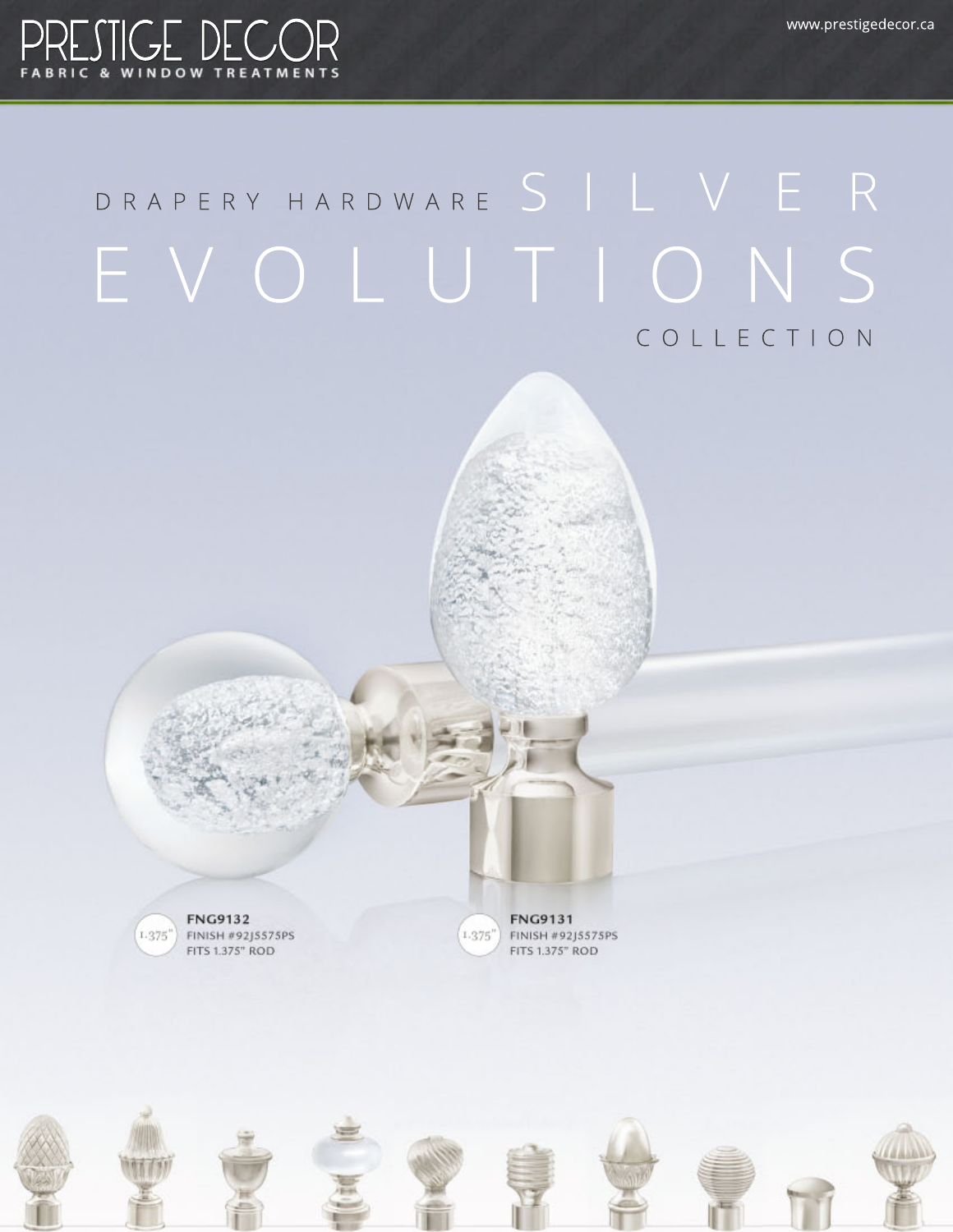



# delicately crafted...

**For generations silver has been passed down. Whether a tea set, a piece of jewellery or a serving tray, this precious metal remains a symbol of quality, longevity and everlasting style. Each piece of our silver collection is hand crafted and carefully tooled to maintain its integrity and style.** 

**Murano glass is a famous product of the Venetian island of Murano. Located off the shore of Venice, Italy, Murano has been a commercial port as far back as the 7th century. By the 10th century, the city had become well known for its glassmakers, who created unique Murano glass.**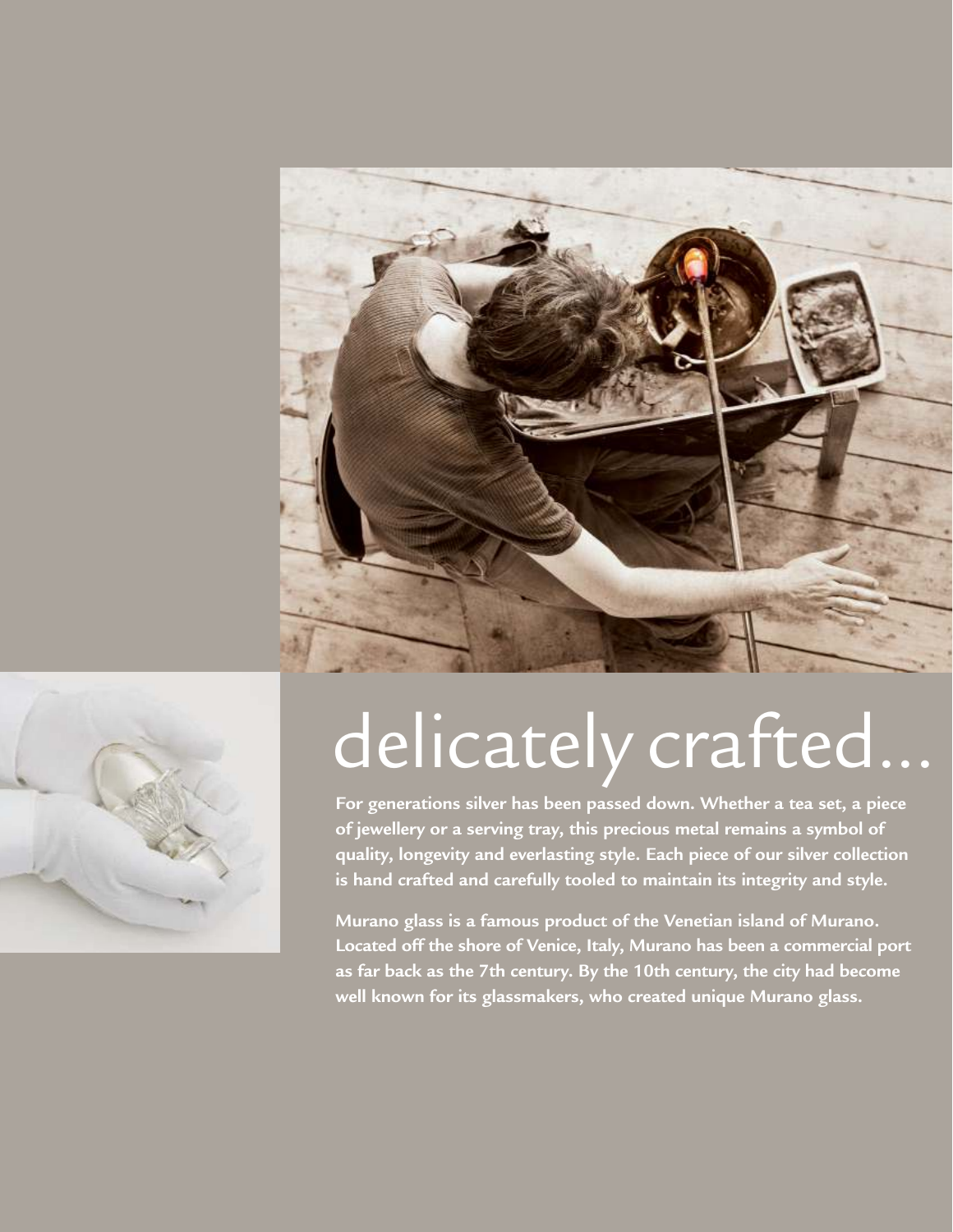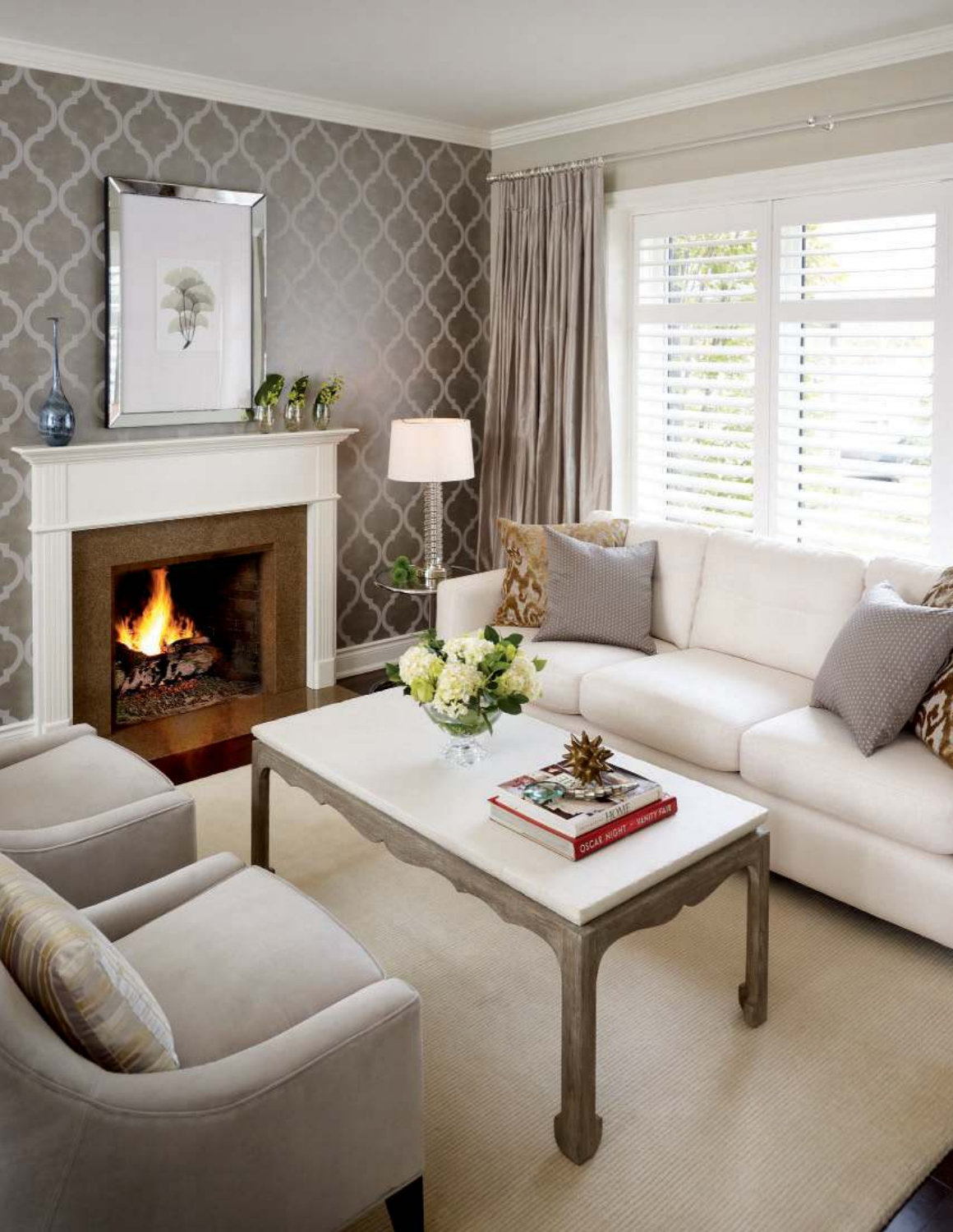

**FNG9132** FINISH #92J5575PS FITS 1.375" ROD  $1.375"$  FINISH #92J5575PS  $(1.375"$ 

**FNG9131** FINISH #92J5575PS FITS 1.375" ROD

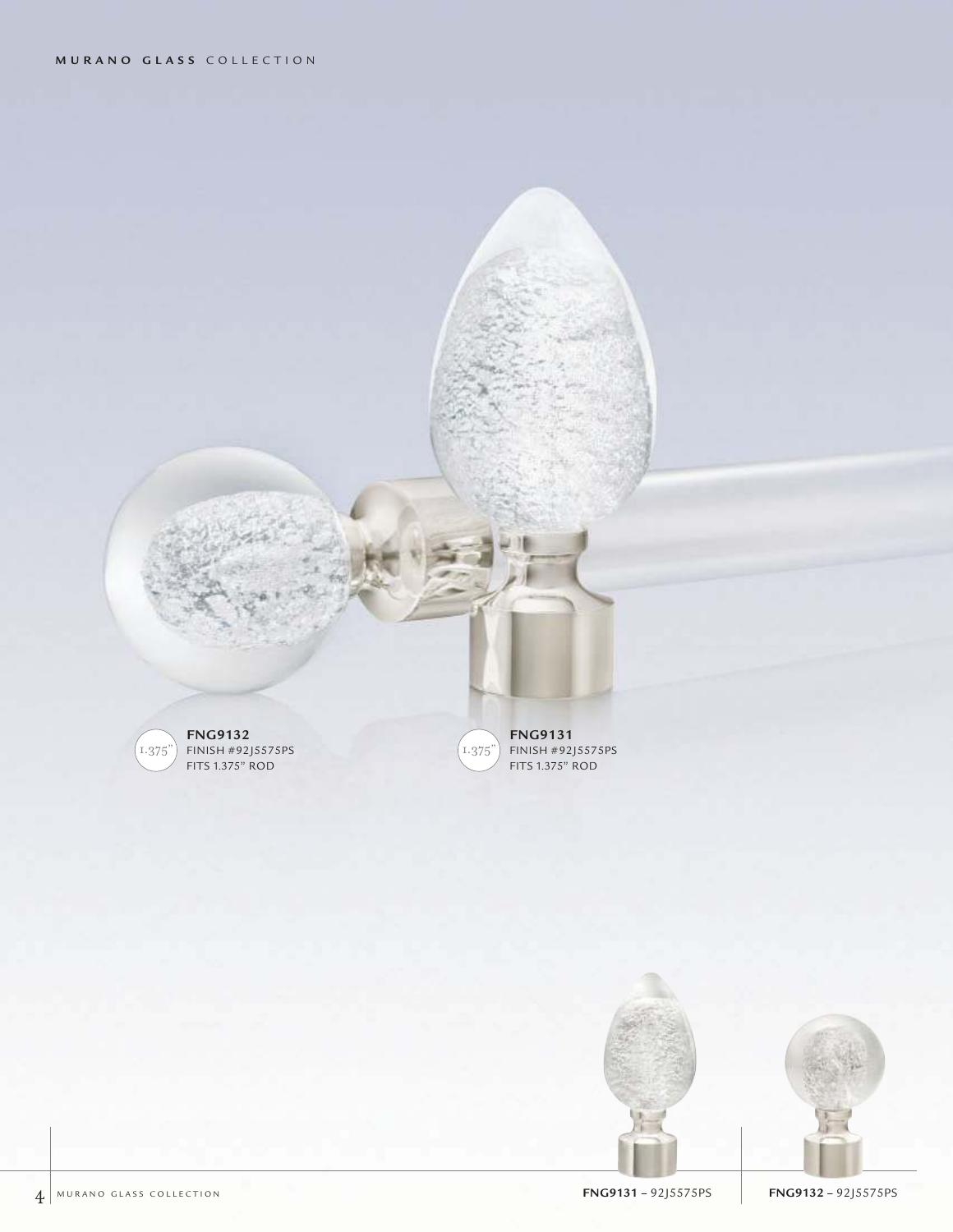# **RODS**

Acrylic rods are available in 1.375" diameter, in 72" and 96" lengths.



#### **ACCESSORIES**

See page 10 for complete range of available accessories.

**FNM9125**

FITS 1.375" ROD

**FNM9123** FINISH #92J5575PS FITS 1.375" ROD  $1.375"$  FINISH #92J5575PS  $(1.375"$ 

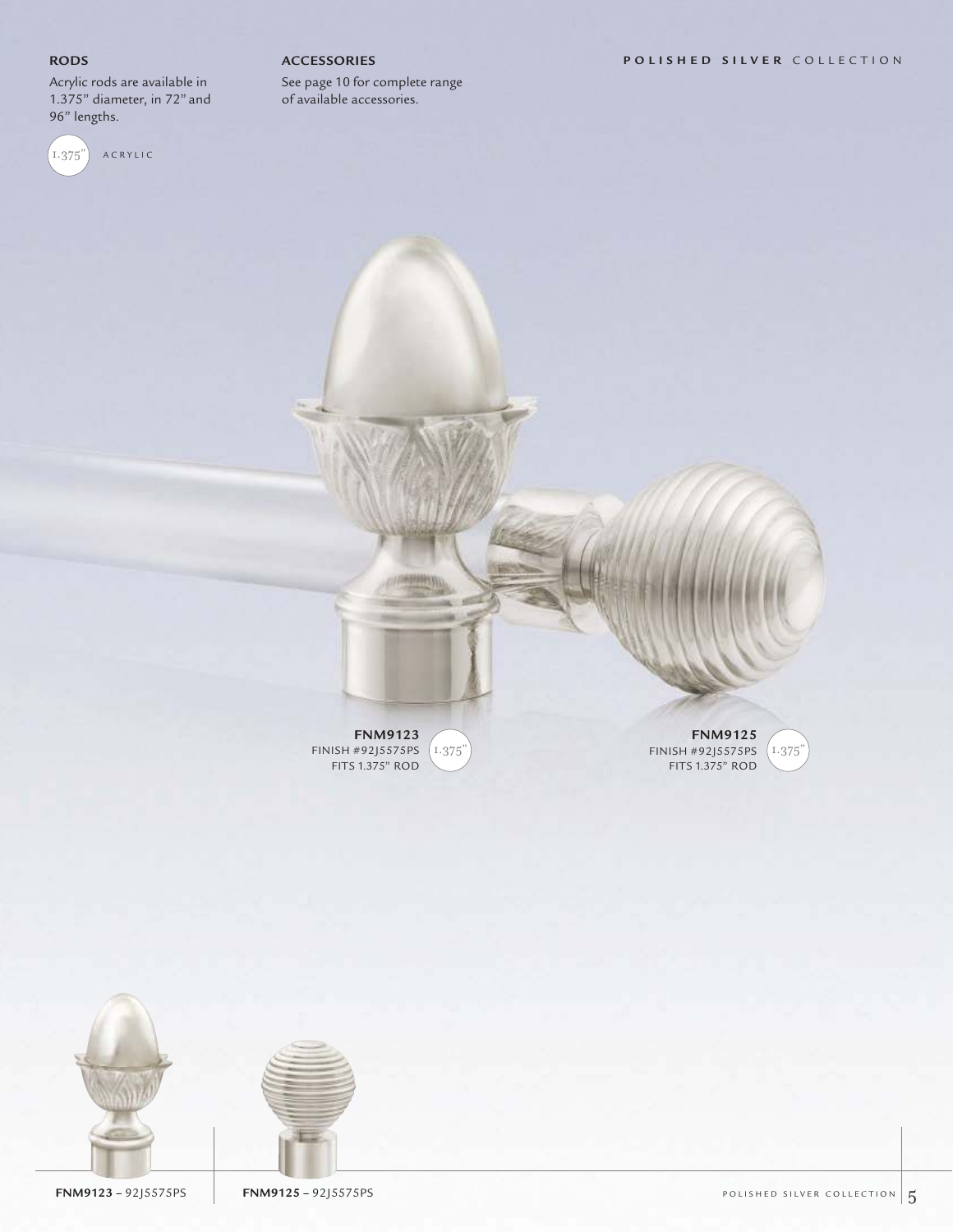





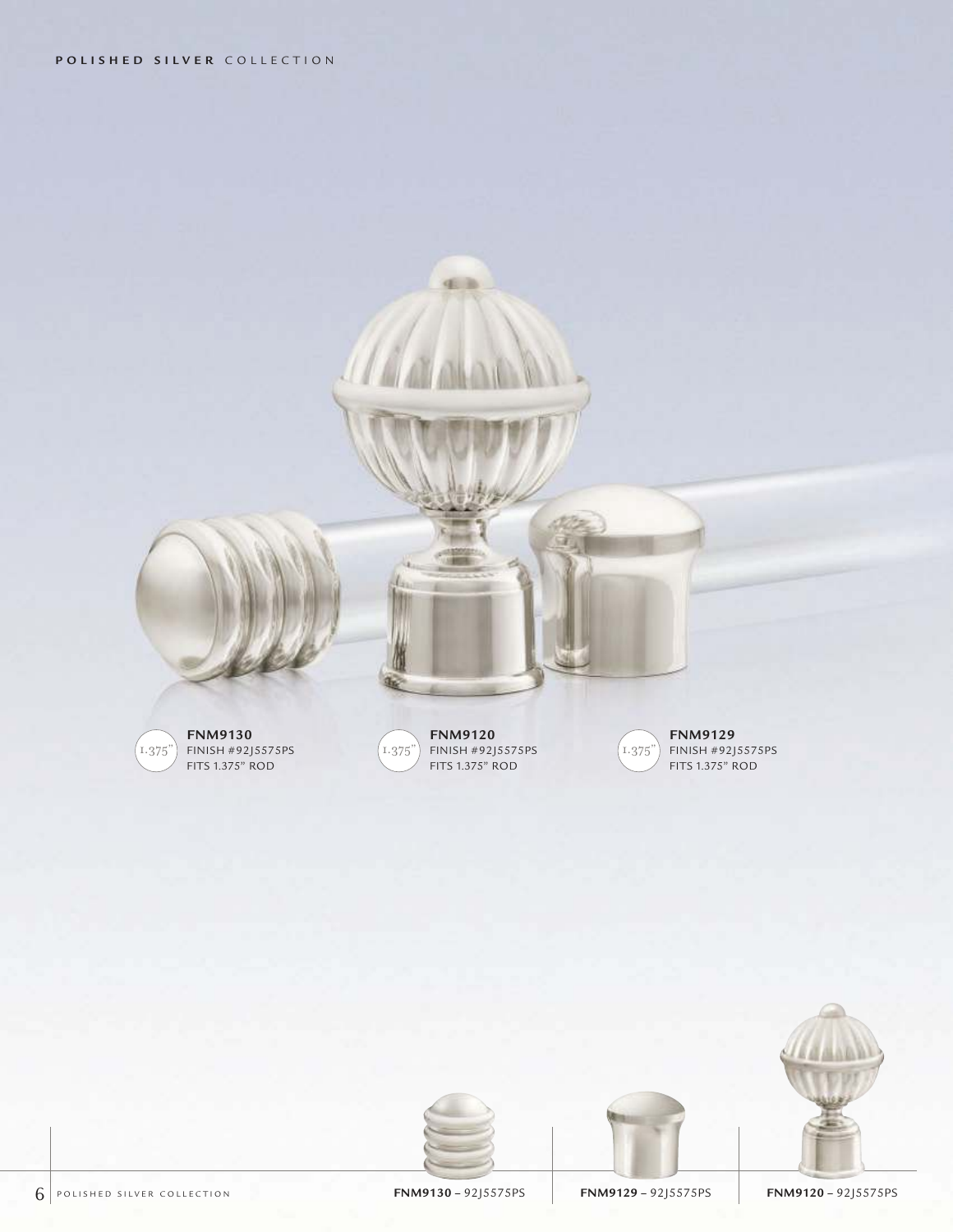# **RODS**

Acrylic rods are available in 1.375" diameter, in 72" and 96" lengths.



 $\left(1.375\right)$  ACRYLIC

#### **ACCESSORIES**

See page 10 for complete range of available accessories.

#### **FLING ROD**

Permits easy movement of the drapery treatment. Acrylic fling rod length measures 43".

> **FLA66** FINISH **#**10J5575MI

**FNM9121**

FITS 1.375" ROD

**FNM9126** FINISH #92J5575PS FITS 1.375" ROD  $1.375"$  FINISH #92J5575PS  $(1.375"$ 

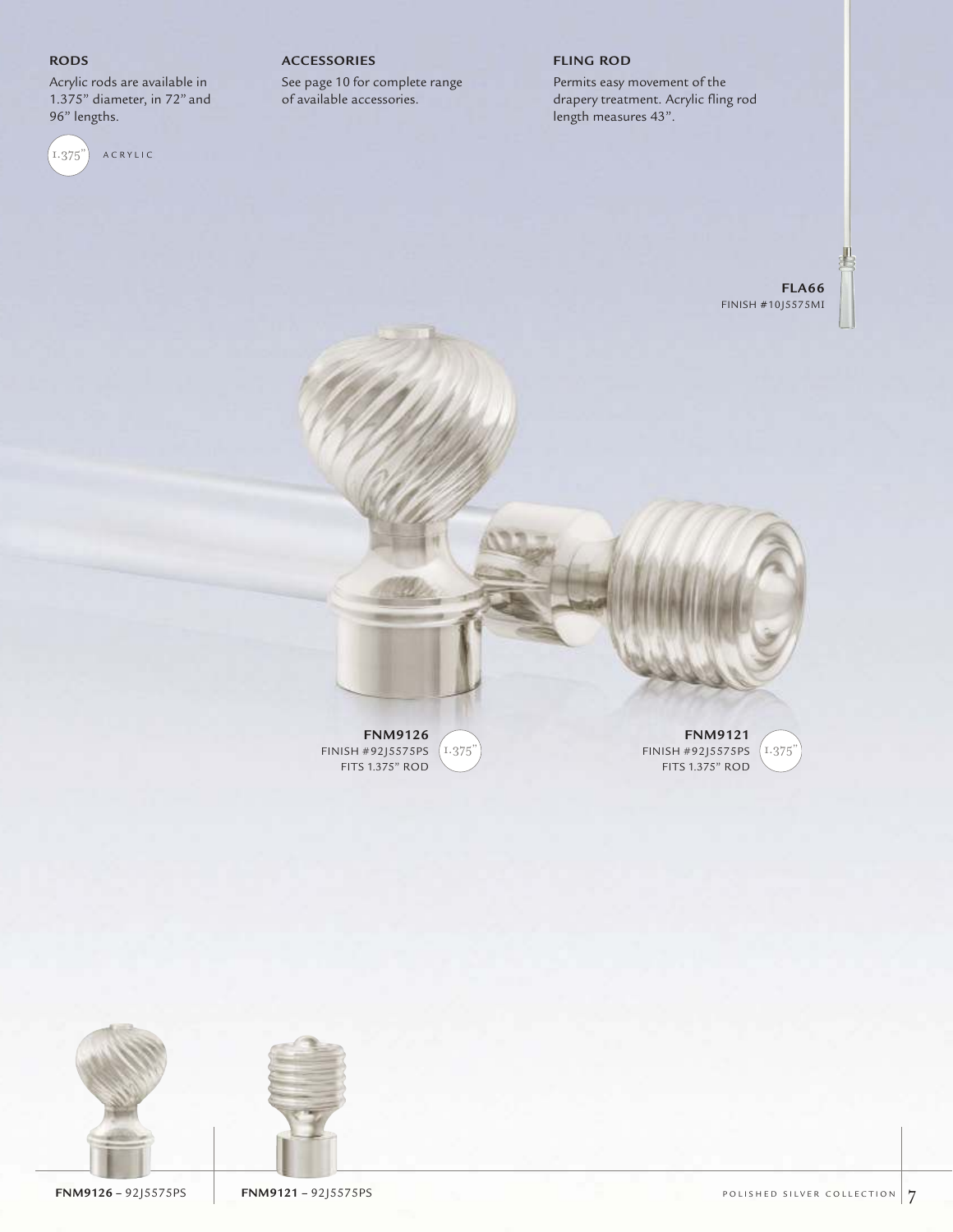**FNM9124** FINISH #92J5575PS FITS 1.375" ROD  $1.375"$  FINISH #92J5575PS (1.375"

**FNA9128** FINISH #92J5575PS FITS 1.375" ROD

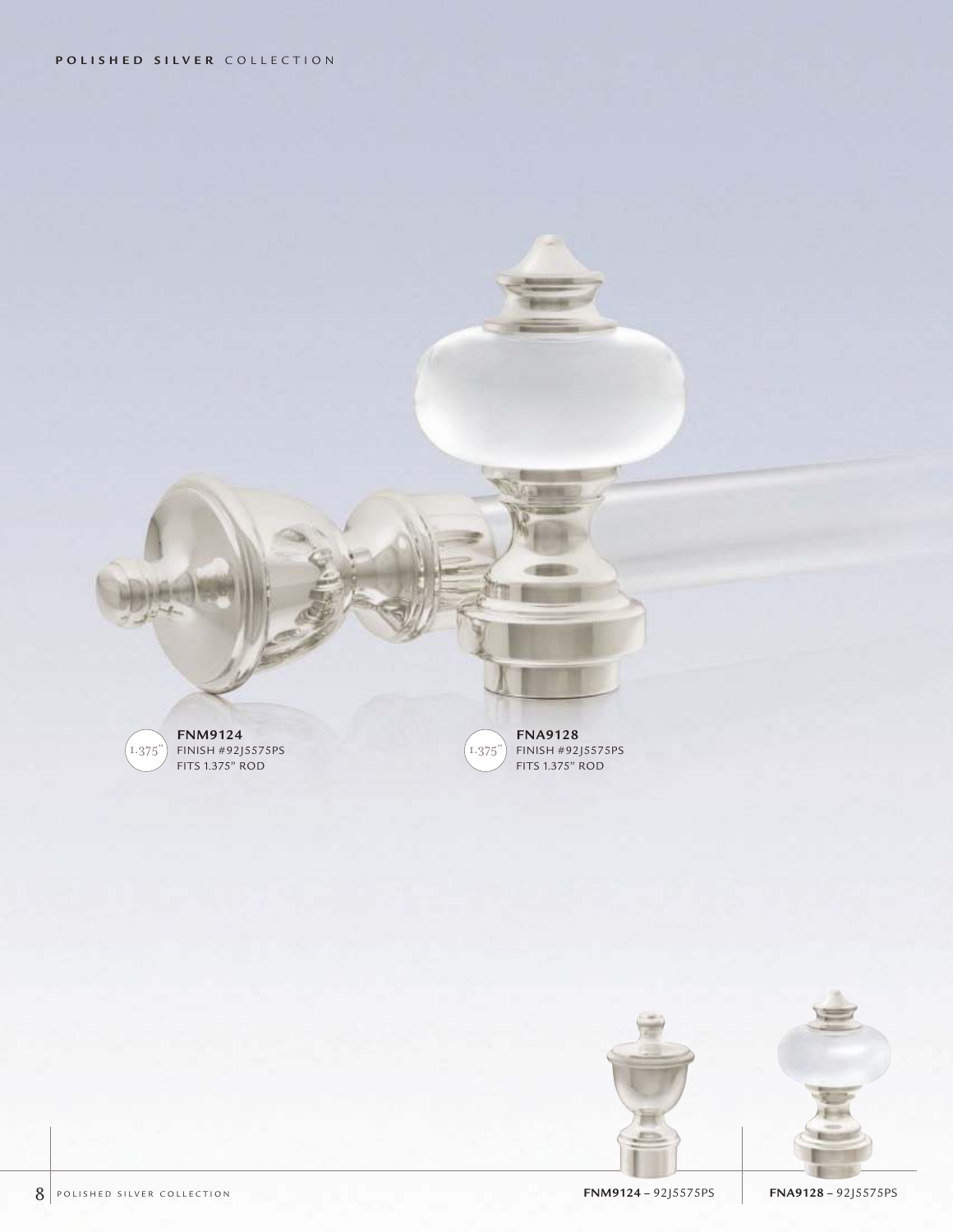# **RODS**

Acrylic rods are available in 1.375" diameter, in 72" and 96" lengths.



 $\left(1.375^{\prime\prime}\right)$  ACRYLIC

### **ACCESSORIES**

See page 10 for specifications and available accessories.

> **FNM9122** FINISH #92J5575PS FITS 1.375" ROD  $1.375"$  FINISH #92J5575PS  $(1.375"$



**FNM9127**

FITS 1.375" ROD